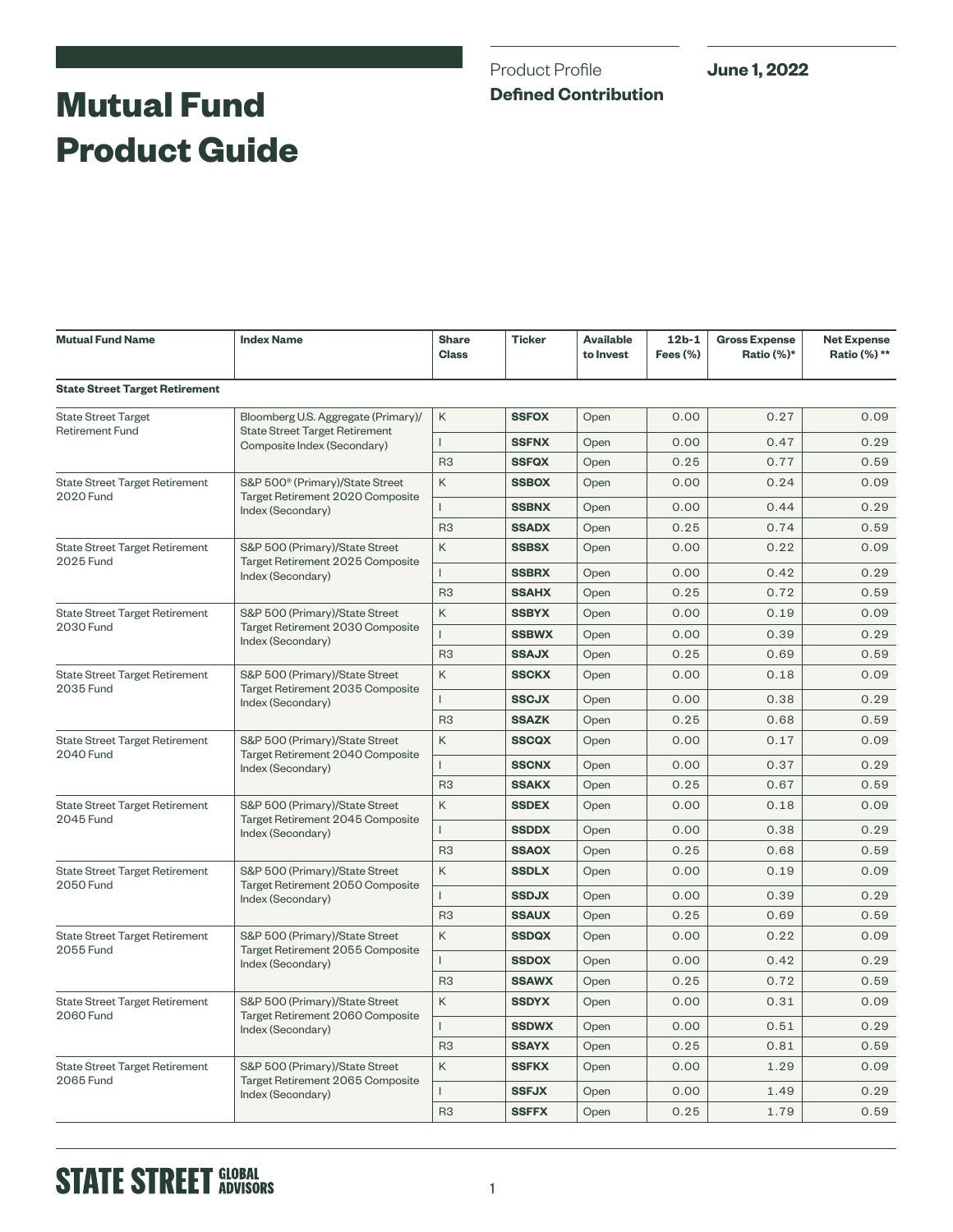| <b>Active US Equity</b>                                         |                                     |         |              |      |      |      |      |
|-----------------------------------------------------------------|-------------------------------------|---------|--------------|------|------|------|------|
| State Street Institutional Premier<br><b>Growth Equity Fund</b> | S&P 500/Russell 1000 Growth         | Inv     | <b>SSPGX</b> | Open | 0.00 | 0.45 | 0.45 |
|                                                                 |                                     | Service | <b>SSPSX</b> | Open | 0.25 | 0.70 | 0.70 |
| State Street Institutional<br>Small Cap Equity Fund             | Russell 2000                        | Inv     | <b>SIVIX</b> | Open | 0.00 | 0.88 | 0.75 |
|                                                                 |                                     | Service | <b>SSQSX</b> | Open | 0.25 | 1.13 | 1.00 |
| State Street Institutional<br>U.S. Equity Fund                  | <b>S&amp;P 500</b>                  | Inv     | <b>SUSIX</b> | Open | 0.00 | 0.37 | 0.37 |
|                                                                 |                                     | Service | <b>SUSSX</b> | Open | 0.25 | 0.62 | 0.62 |
| <b>Active International Equity</b>                              |                                     |         |              |      |      |      |      |
| State Street International<br>Stock Selection Fund              | <b>MSCI EAFE Index</b>              | K       | <b>SSIQX</b> | Open | 0.00 | 1.01 | 0.75 |
|                                                                 |                                     |         | <b>SSIPX</b> | Open | 0.00 | 1.21 | 0.95 |
|                                                                 |                                     | A       | <b>SSILX</b> | Open | 0.25 | 1.46 | 1.20 |
| <b>Active US Fixed Income</b>                                   |                                     |         |              |      |      |      |      |
| <b>State Street Diversified</b><br>Income Fund                  | Bloomberg U.S. Aggregate Bond Index | K       | <b>SBFYX</b> | Open | 0.00 | 1.08 | 0.70 |

| <b>Investor (Inv) and Service Share Classes</b>                                                                                                                                                                                                                                                                                                                                                                                                                                                                                                                                                                                                                                                                                                                                               | <b>Purchase Minimum</b>   |                               |  |  |
|-----------------------------------------------------------------------------------------------------------------------------------------------------------------------------------------------------------------------------------------------------------------------------------------------------------------------------------------------------------------------------------------------------------------------------------------------------------------------------------------------------------------------------------------------------------------------------------------------------------------------------------------------------------------------------------------------------------------------------------------------------------------------------------------------|---------------------------|-------------------------------|--|--|
| <b>Eligible Investors</b>                                                                                                                                                                                                                                                                                                                                                                                                                                                                                                                                                                                                                                                                                                                                                                     | <b>Initial Investment</b> | <b>Subsequent Investments</b> |  |  |
| • Direct institutional investors (i.e., institutional investors purchasing shares for their own accounts).                                                                                                                                                                                                                                                                                                                                                                                                                                                                                                                                                                                                                                                                                    | \$5 million               | None                          |  |  |
| • Investment only defined contribution plans with a minimum plan asset of \$25 million at time<br>of investment.<br>• Investment only defined contribution plans of any asset size that invest through an authorized<br>retirement plan platform that aggregates trades for plan participants through omnibus or pooled<br>account arrangements.<br>• Qualified college savings plans.<br>• Investors who invest via an omnibus account through authorized broker-dealers or other financial<br>intermediaries that have entered into a distribution agreement, service agreement or other type of<br>arrangement with SSGA FM, the Fund or State Street Global Advisors Funds Distributors, LLC<br>("SSGA FD"), the Fund's principal distributor.<br>• Existing Fund shareholders of record. | None                      | None                          |  |  |

*Investment Class Eligibility.* All eligible Fund investors may invest in the Investment Class shares of the Funds, provided that the cost to SSGA FM (or its affiliates) for providing or paying for any selling or servicing activities in connection with investor accounts does not typically exceed an amount equal to 0.15% of the average NAV of such accounts.

Service Class Eligibility. All other eligible investors that do not qualify to invest in Investment Class shares may invest in the Service Class shares of the Funds, provided that the cost to SSGA FM (or its affiliates) for providing or paying for any selling or servicing activities in connection with investor accounts does not typically exceed an amount equal to 0.40% (including the 0.25% distribution and service fees or Rule 12b-1 fees) of the average NAV of such accounts. Investors that do not qualify to invest in either class of Fund shares, may be offered other investment options managed by SSGA FM.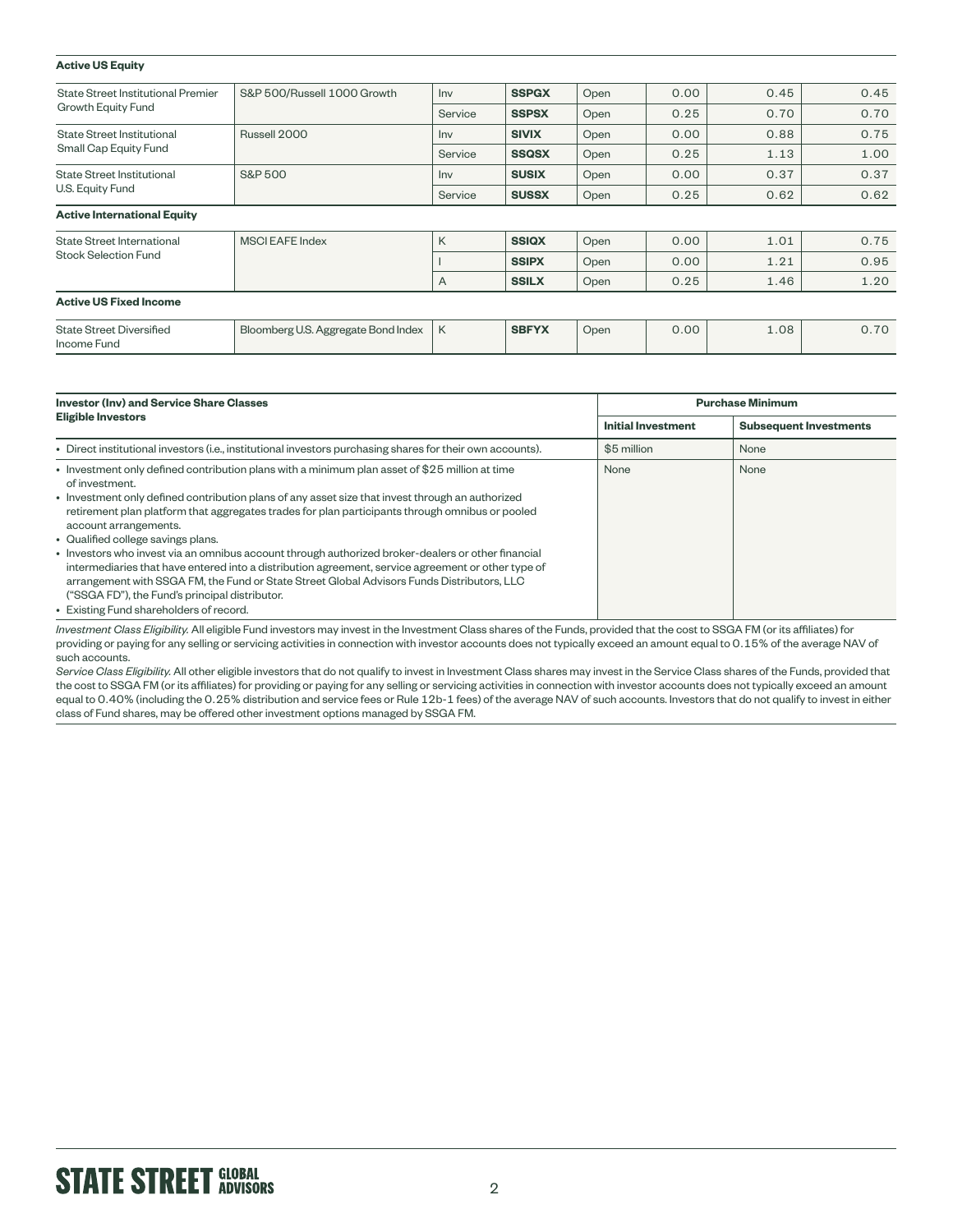| <b>Mutual Fund Name</b>                                          | <b>Index Name</b>                             | <b>Share</b><br><b>Class</b> | <b>Ticker</b> | <b>Available</b><br>to Invest | $12b-1$<br>Fees $(\%)$ | <b>Gross Expense</b><br>Ratio (%)* | <b>Net Expense</b><br>Ratio (%) ** |
|------------------------------------------------------------------|-----------------------------------------------|------------------------------|---------------|-------------------------------|------------------------|------------------------------------|------------------------------------|
| <b>Index Strategies</b>                                          |                                               |                              |               |                               |                        |                                    |                                    |
| State Street Equity 500<br><b>Index Fund</b>                     | <b>S&amp;P 500</b>                            | K                            | <b>SSSYX</b>  | Open                          | 0.00                   | 0.12                               | 0.02                               |
|                                                                  |                                               |                              | <b>SSSWX</b>  | Open                          | 0.00                   | 0.32                               | 0.22                               |
|                                                                  |                                               | A                            | <b>SSSVX</b>  | Open                          | 0.25                   | 0.57                               | 0.47                               |
|                                                                  |                                               | Admin                        | <b>STFAX</b>  | Open                          | 0.15                   | 0.27                               | 0.17                               |
|                                                                  |                                               | Service                      | <b>STBIX</b>  | Open                          | 0.25                   | 0.37                               | 0.27                               |
|                                                                  |                                               | $\mathsf{R}$                 | <b>SSFRX</b>  | Open                          | 0.60                   | 0.72                               | 0.62                               |
| <b>State Street Aggregate</b><br><b>Bond Index Fund</b>          | Bloomberg U.S. Aggregate<br><b>Bond Index</b> | K                            | <b>SSFEX</b>  | Open                          | 0.00                   | 0.157                              | 0.025                              |
|                                                                  |                                               |                              | <b>SSFDX</b>  | Open                          | 0.00                   | 0.357                              | 0.225                              |
|                                                                  |                                               | A                            | <b>SSFCX</b>  | Open                          | 0.25                   | 0.607                              | 0.475                              |
| State Street Global All Cap Equity<br>ex-U.S. Index Fund         | MSCI ACWI ex USA IMI Index                    | K                            | <b>SSGLX</b>  | Open                          | 0.00                   | 0.23                               | 0.065                              |
|                                                                  |                                               |                              | <b>SSGJX</b>  | Open                          | 0.00                   | 0.43                               | 0.265                              |
|                                                                  |                                               | A                            | <b>SSGHX</b>  | Open                          | 0.25                   | 0.68                               | 0.515                              |
| State Street Hedged International<br>Developed Equity Index Fund | MSCI EAFE 100% Hedged to<br><b>USD Index</b>  | K                            | <b>SSHQX</b>  | Open                          | 0.00                   | 0.35                               | 0.20                               |
| <b>State Street Small/Mid</b><br>Cap Equity Index Fund           | Russell Small Cap<br>Completeness Index       | K                            | <b>SSMKX</b>  | Open                          | 0.00                   | 0.17                               | 0.045                              |
|                                                                  |                                               |                              | <b>SSMLX</b>  | Open                          | 0.00                   | 0.37                               | 0.245                              |
|                                                                  |                                               | A                            | <b>SSMJX</b>  | Open                          | 0.25                   | 0.62                               | 0.495                              |
| <b>State Street Emerging Markets</b><br>Equity Index Fund        | <b>MSCI Emerging Markets Index</b>            | K                            | <b>SSKEX</b>  | Open                          | 0.00                   | 0.30                               | 0.17                               |

|                                                    | <b>Class A</b>                                                                                                                                                                                                                            | Class I                                                                                                                                                                 | <b>Class K &amp; Class R3</b>                                                                                                                  |
|----------------------------------------------------|-------------------------------------------------------------------------------------------------------------------------------------------------------------------------------------------------------------------------------------------|-------------------------------------------------------------------------------------------------------------------------------------------------------------------------|------------------------------------------------------------------------------------------------------------------------------------------------|
| <b>Availability</b>                                | Available to the general public through<br>certain financial intermediaries.                                                                                                                                                              | Limited to certain investors serviced<br>through a Financial Intermediary receiving<br>a fee from the applicable Fund for<br>shareholder servicing or similar services. | Limited to certain investors, including certain<br>financial institutions, qualified recordkeepers<br>and employer-sponsored retirement plans. |
| <b>Minimum Initial</b><br><b>Investment</b>        | \$2,000. The investment minimum may<br>be modified, waived or reduced for<br>certain types of investors (e.g., 401(k) or<br>403(b) plans) and investments as well<br>as for certain fee-based programs where<br>an agreement is in place. | None.                                                                                                                                                                   | None.                                                                                                                                          |
| <b>Maximum Investment</b>                          | None.                                                                                                                                                                                                                                     | None.                                                                                                                                                                   | None.                                                                                                                                          |
| <b>Initial (Front-End)</b><br><b>Sales Charge?</b> | Yes. Equity: 5.25%; Target Retirement:<br>4.50%; Fixed Income: 3.75%, payable at<br>time of purchase. Lower sales<br>charges are available for larger<br>investments. See the chart under<br>"Class A" section of the Prospectus.         | No. Entire purchase price is invested in<br>shares of a Fund.                                                                                                           | No. Entire purchase price is invested in<br>shares of a Fund.                                                                                  |
| <b>Deferred (CDSC) Charge</b>                      | No, except for purchases of<br>\$1,000,000 or more that are redeemed<br>within 18 months of purchase.                                                                                                                                     | None.                                                                                                                                                                   | None.                                                                                                                                          |